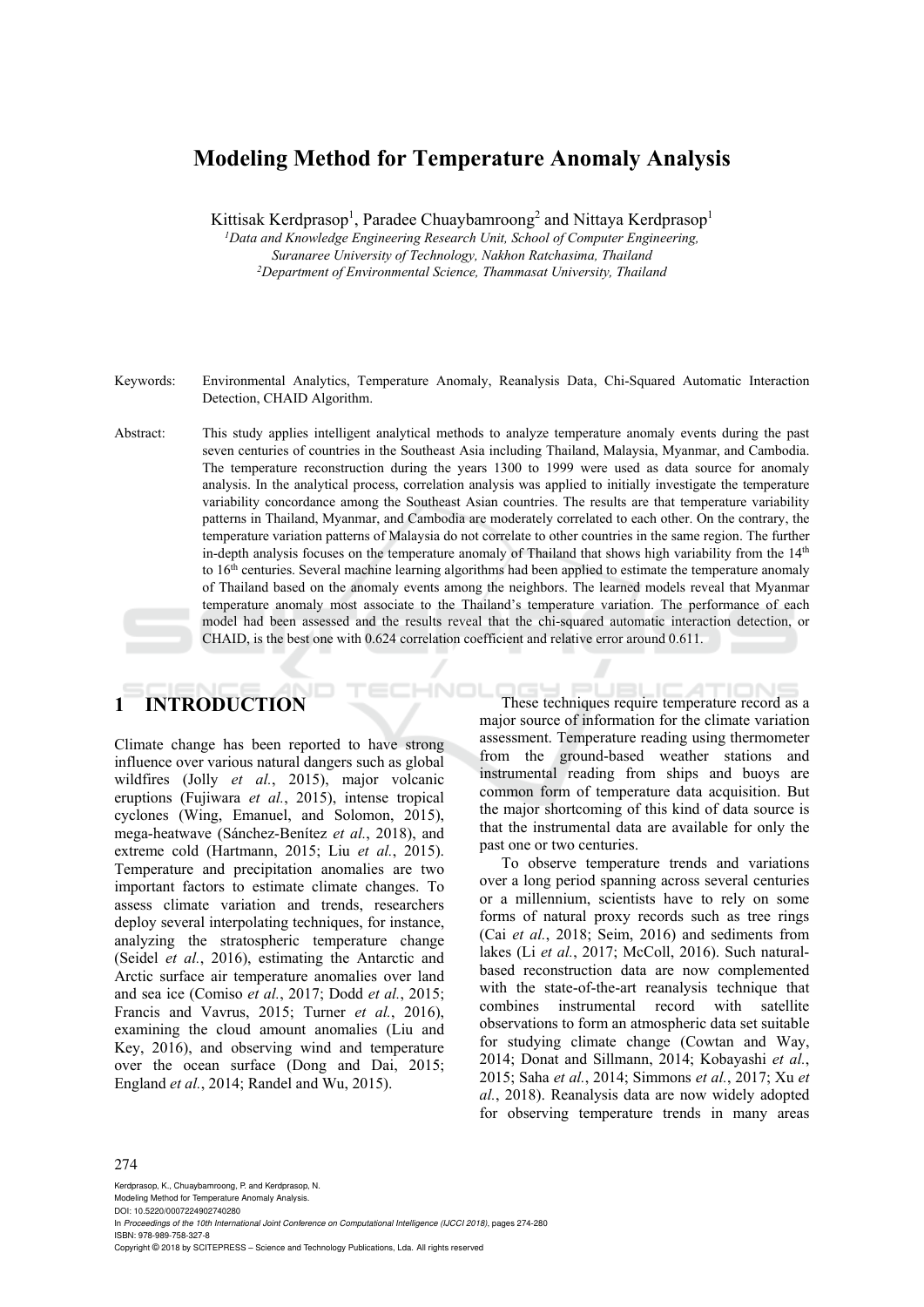globally (Kern *et al.*, 2016; Song *et al.*, 2016; Way and Bonnaventure, 2015).

In this work, we use reanalysis data of surface temperature anomaly in eastern and south-central Asia (Shi *et al.*, 2015) to analyze the anomaly association patterns among four countries in the Southeast Asia. We apply correlation analysis and machine learning techniques to capture the anomaly association patterns. The applied machine learning techniques include artificial neural network (ANN), classification and regression tree (CART), and chisquared automatic interaction detection (CHAID). Machine learning has recently been applied to the climatology domain, but the technique is limited to cluster analysis (Horton *et al.*, 2015; Kretschmer *et al.*, 2018). This work introduces a classification scheme to support the work of climatologists as well as to expand the frontier of climate change study.

# **2 ANOMALY ANALYSIS METHODOLOGY**

#### **2.1 Area of Study**

We focus our anomaly analysis on the neighborhood countries of Thailand sharing some common characteristics based on the climatic type (Figure 1).

Thailand locates at 102.5 longitude and 17.5 latitude. Country in the northwest is Myanmar (102.5 longitude, 2.5 latitude) with the same tropical wet and tropical wet and dry climate zones as in the north and the west parts of Thailand. Cambodia in the east (107.5 longitude, 12.5 latitude) is in the tropical wet and dry zone sharing the same climate type as the northeastern of Thailand. Malaysia in the south (102.5 longitude, 17.5 latitude) is in the tropical wet zone as most southern part of Thailand.

## **2.2 Temperature Anomaly Analysis Steps**

To study the temperature anomaly patterns of countries in the Southeast Asia, we perform the following steps of data analytics:

*Step 1: Data Extraction*. The temperature reconstruction data during the rainy season (June-July-August) of the four countries are extract from the original data set that contains surface temperature anomaly of 126 countries in the east and central Asia. These data had been reconstructed in 2015 by Feng Shi from China and his international team using hundreds of proxy climate data (Shi *et*  *al.*, 2015) Data are made publicly available by the National Centers for Environmental Information (http://ncdc.noaa.gov/ paleo/study/18635).

*Step 2: Correlation Analysis*. Surface temperature anomalies of the selected four countries during the years 1300 to 1999 are analyzed with Pearson correlation to explore their association of anomaly event occurrence.



Figure 1: Geographical map of the study area in Southeast Asia (shown on the above map) covering (1) Myanmar, (2) Thailand, (3) Cambodia, and (4) Malaysia, with the climate chart (on the bottom) showing the two weather styles of this region: tropical wet along the coastal areas of Myanmar, Thailand, and Malaysia and tropical wet and dry in the mainland regions. (sources: http://www. nationsonline.org/oneworld/map/physical\_world\_map\_32 00.htm and http://www.asiafastfacts.com/asiaclimate. html).

*Step 3: Predictive Model Building*. We apply five learning algorithms to construct a predictive model with Thailand's temperature anomaly as a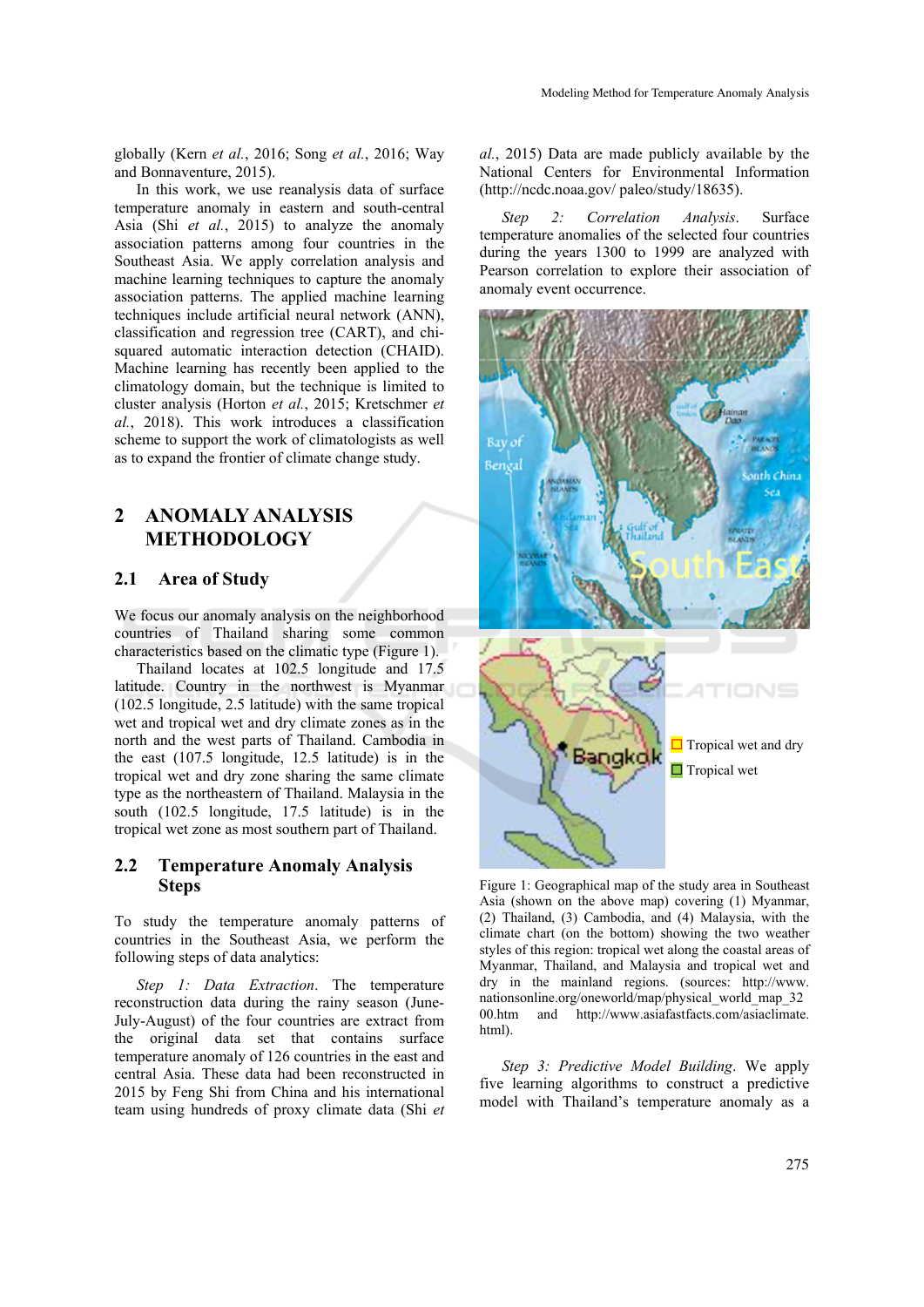target of the model. These algorithms are ANN, CART, CHAID, linear regression, and generalized linear model.

*Step 4: Model Evaluation*. The five models are assessed based on their correlation metric and relative error on predicting the target event. The best model with the highest correlation and the lowest error is to be reported as the temperature anomaly estimator.

# **3 ANALYSIS RESULTS**

### **3.1 Correlation Analysis Result of Temperature Variability**

From the exploration of temperature anomalies among the four Southeast Asian countries (summarized in Table 1), we found that temperature in Cambodia is the most fluctuate one with the variance as high as 0.171. Cambodia also shows the cold period with its minimum temperature anomaly at -1.688 °C. The country showing clearly the warm period during the past millennium is Malaysia with the mean temperature anomaly at  $0.093$  °C. In the 18<sup>th</sup> century while Cambodia was in the cold phase, Malaysia was in the warm phase (as shown in Figure 2).

Table 1: Temperature anomaly statistics.

| Region $\overline{\ }$<br>Country                   | Temperature Anomaly (°C) |       |          |          |  |
|-----------------------------------------------------|--------------------------|-------|----------|----------|--|
|                                                     | Min                      | Max   | Mean     | Variance |  |
| Eastern and<br>south-central<br>Asia (E&SC<br>Asia) | $-0.766$                 | 0.089 | $-0.323$ | 0.030    |  |
| Malaysia<br>(MAL)                                   | $-0.724$                 | 0.831 | 0.093    | 0.083    |  |
| Cambodia<br>(CAM)                                   | $-1.688$                 | 0.284 | $-0.613$ | 0.171    |  |
| Myanmar<br>(MYR)                                    | $-0.524$                 | 0.446 | $-0.027$ | 0.038    |  |
| Thailand<br>(THA)                                   | $-1.315$                 | 0.783 | $-0.243$ | 0.113    |  |



Figure 2: Temperature anomaly comparison of eastern and south central Asia against anomalies in Malaysia, Cambodia, Myanmar, and Thailand.

The association of temperature anomaly patterns through the correlation analysis (as displayed in Table 2) is the result from the second step of our analysis. The strongest association pattern through Pearson's correlation is the temperature anomalies between Thailand and Myanmar. Malaysia shows weak correlated temperature patterns to other neighboring countries. Instead, among the four regional countries, temperature pattern of Malaysia is closest to the east and central Asia with correlation coefficient 0.125, whereas Cambodia shows opposite direction of pattern.

Table 2: Pearson correlation of temperature anomaly.

|              | <b>E&amp;SC</b><br>Asia | <b>MAL</b> | <b>CAM</b> | <b>MYR</b> | THA   |
|--------------|-------------------------|------------|------------|------------|-------|
| E&SC<br>Asia |                         | 0.125      | $-0.175$   | 0.051      | 0.009 |
| MAL          | 0.125                   |            | 0.034      | 0.107      | 0.044 |
| <b>CAM</b>   | $-0.175$                | 0.034      |            | 0.070      | 0.313 |
| MYR          | 0.051                   | 0.107      | 0.070      |            | 0.549 |
| THA          | 0.009                   | 0.044      | 0.313      | 0.549      |       |

#### **3.2 Temperature Estimation Model**

The five machine learning algorithms that have been used to model temperature anomaly association among Thailand and the other three neighboring countries in the region are assessed their performances based on the correlation coefficient and the relative error. Results are summarized in Table 3.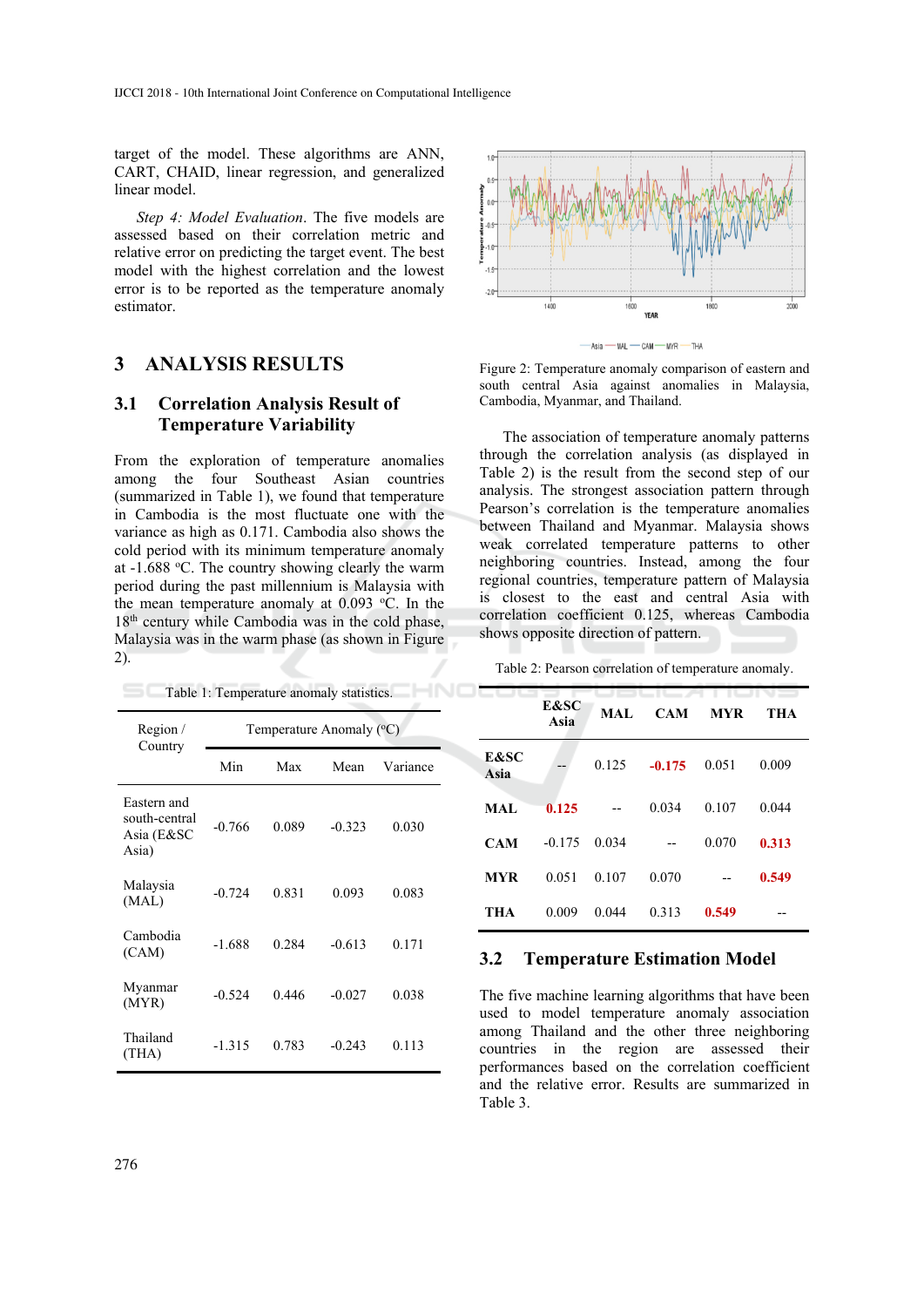| Model                    | Correlation<br>coefficient | Relative<br>error |
|--------------------------|----------------------------|-------------------|
| <b>CHAID</b>             | 0.624                      | 0.611             |
| <b>CART</b>              | 0.611                      | 0.627             |
| <b>ANN</b>               | 0.575                      | 0.673             |
| Linear Regression        | 0.559                      | 0.688             |
| Generalized Linear Model | 0.558                      | 0.688             |

Table 3: Performance comparison of estimation models.

It can be seen from the results that CHAID is the best machine learning algorithm to estimate temperature anomaly of Thailand based on anomalies of the neighbors. The CHAID model is shown in Figure 3.

CHAID is a tree-based machine learning algorithm that grows tree and split data set into subsets based on the result from the chi-square test (Kass, 1980). The tree is to be interpreted from the root node on the left-hand-side to reach a conclusion, which is the target node on the righthand-side. From Fig. 3, the interpretation of this tree model to estimate temperature anomaly (TA) in Thailand is as follows.

- *In case of TA in Myanmar* ≤ *-0.326, the TA in Thailand is around -0.643.*
- *In case of TA in Myanmar > -0.326 but less than or equal to -0.212, the TA in Thailand is around -0.486.*
- *In case of TA in Myanmar > -0.212 but less than or equal to -0.058, also taking into account TA in Cambodia:* 
	- − *If the TA in Cambodia* ≤ *0, then TA in Thailand is expected to be around -0.319.*
	- − *But if the TA in Cambodia > 0, then TA in Thailand is expected to be around 0.130.*
- *In case of TA in Myanmar > -0.058 but less than or equal to 0.044, taking into account TA in Cambodia:* 
	- − *If the TA in Cambodia* ≤ *-0.939, then TA in Thailand is around -0.259.*
	- − *If the TA in Cambodia > -0.939 but less than or equal to -0.378, then TA in Thailand is around -0.343.*

*Thailand Temperature*

*Predictive Factors* 

*Anomaly*  $MYR: \le -0.326$  $\div$  -0.643 MYR:  $(-0.326, ...)$  $-0.486$  $0.2121$ MYR: &  $\begin{bmatrix} CAM:≤ 0 \end{bmatrix}$  $\div$  -0.319  $(-0.212, -$ 0.058] MYR:  $\& \parallel$  CAM: >  $(-0.212, -1)$  $\div$  0.130 0.058] MYR: &  $\mathcal{C}$  CAM:  $\leq$ (-0.058,  $\div$  -0.259  $0.044$ ] MYR: CAM: (-0.058, & (-0.939,  $\div$  -0.343  $-0.3781$ 0.044] MYR:  $\& \left\| \right. \text{CAM:}$  $(-0.058,$  $& \text{MAL:} \leq -0.192 \rightarrow -0.027$  $\left[0.044\right]$ MYR: &  $\begin{array}{|c|c|}\n\hline\n\text{CAM:}\n\end{array}$  $\begin{array}{c|c|c}\n\text{CAM:} & \times & \text{MAL:} \\
\hline\n-0.378 & \times & (-0.192, 0.247) & \rightarrow -0.201\n\end{array}$ (-0.058, 0.044] VS MYR: &  $\begin{array}{|c|c|}\n\hline\n\text{CAM:} > \\
\hline\n-0.378 & \\
\hline\n\end{array}$ (-0.058,  $\&$  MAL: > 0.247  $\rightarrow$  0.022  $0.0441$ MYR: (0.044,  $\div$  -0.117  $0.149$ ]  $MYR:$  $MYR: >$   $\& \Delta MAL: \le$ <br>0.149  $\& \Delta 192$  $\div$  0.114 MAL:  $MYR:$ &  $\begin{array}{|c|c|} \hline \text{CAM: } \leq -2 \\ \hline 0.939 \\ \hline \end{array}$  $0.149$  & (-0.192,  $\div$  -0.337 0.181] MAL: CAM:  $MYR:$  $\div$  0.037  $\begin{array}{c} 0.149 \ 0.149 \end{array}$  & (-0.192, &  $(-0.939, -$ 0.181] 0.003] MAL:  $MYR:$ &  $\begin{array}{|c|c|}\n\hline\n\text{CAM:}>0.003\n\end{array}$ (-0.192,  $\begin{array}{c} 0.149 \ 0.149 \end{array}$  &  $\div$  -0.090 0.181]

Figure 3: CHAID model for estimating temperature anomaly of Thailand based on the neighboring anomalies.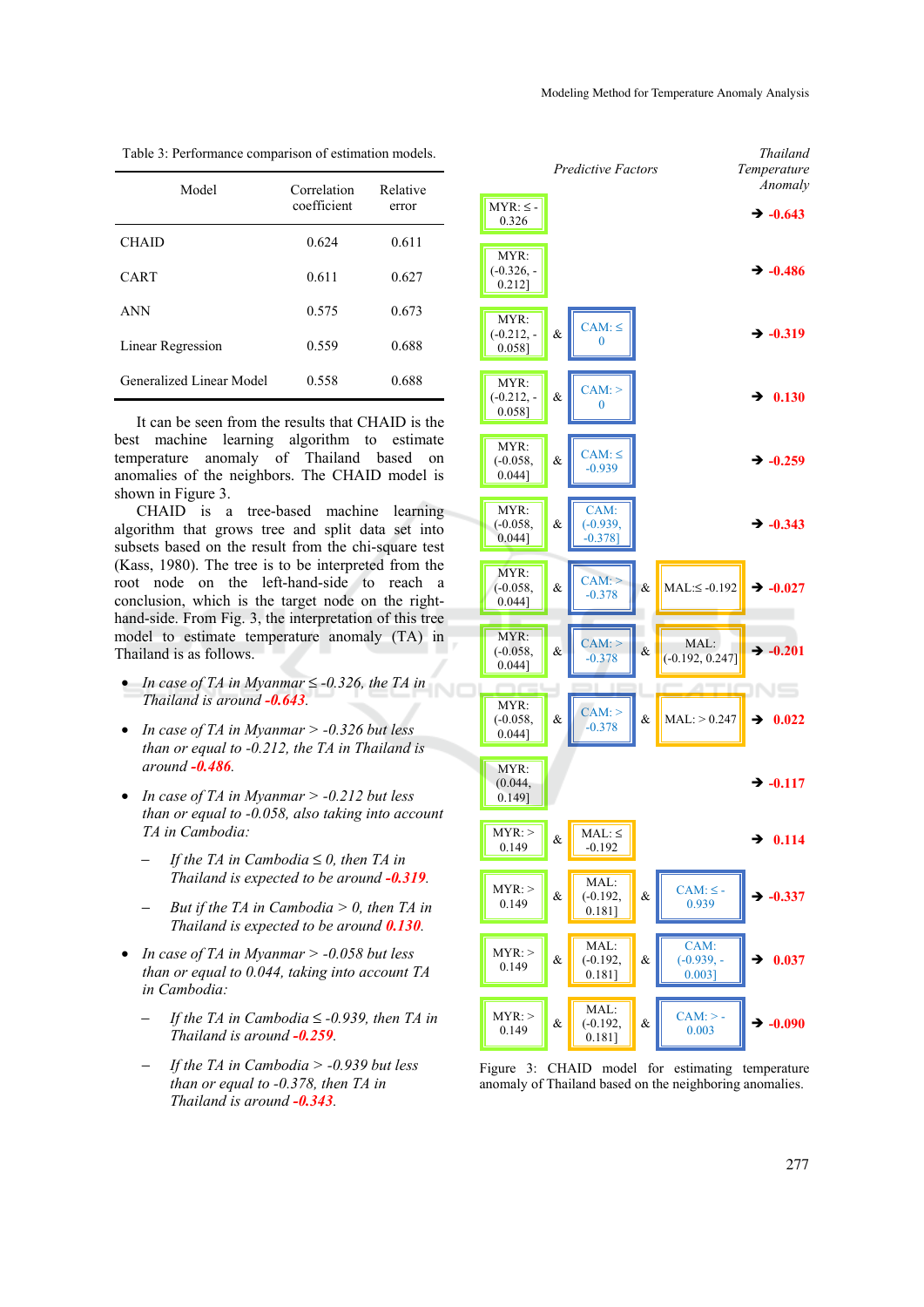

Figure 3: CHAID model for estimating temperature anomaly of Thailand based on the neighboring anomalies (cont.).

- − *But if the TA in Cambodia > -0.378, then also consider the TA in Malaysia:* 
	- *If TA in Malaysia* ≤ *-0.192, then TA in Thailand is around -0.027.*
	- *If TA in Malaysia > -0.192 but less than or equal to 0.247, then TA in Thailand is around -0.201.*
	- *If TA in Malaysia > 0.247, then TA in Thailand is around 0.022.*
- *In case of TA in Myanmar > 0.044 but less than or equal to 0.149, the TA in Thailand is around -0.117.*
- *In case of TA in Myanmar > 0.149, also taking into account TA in Malaysia:* 
	- − *If the TA in Malaysia* ≤ *-0.192, then TA in Thailand is around 0.114.*
	- *If the TA in Malaysia > -0.192 but less than or equal to 0.181, then also consider TA in Cambodia:* 
		- *If TA in Cambodia* ≤ *-0.939, then TA in Thailand is around -0.337.*
		- *If TA in Cambodia > -0.939 but less than or equal to -0.003, then TA in Thailand is around 0.037.*
		- *If TA in Cambodia > -0.003, then TA in Thailand is around -0.090.*
	- − *If the TA in Malaysia > 0.181 but less than or equal to 0.247, then TA in Thailand is around 0.135.*
	- − *If the TA in Malaysia > 0.247 but less than or equal to 0.332, then TA in Thailand is around -0.283.*

- If the TA in Malaysia 
$$
> 0.332
$$
, then TA in  
Thailand is around  $-\frac{0.007}{1.007}$ .

# **4 CONCLUSIONS**

This research presents the statistical and machine learning approaches to learn correlated and associated patterns from historical temperature anomaly events among countries in the Southeast Asia including Myanmar, Thailand, Cambodia, and Malaysia. The temperature anomaly data used in this work are obtained from the multi-proxy reconstruction of east and south-central Asia during June-July-August of the past millennium between the years 1300-1999 C.E.

Correlation analysis results reveal that climate variations in Myanmar and Thailand closely resemble, but anomaly events in Malaysia are quite different from other countries. From the temperature anomaly record of Cambodia, the cold events during the 18th century are noticeable and contrasting to the warm events in Malaysia within the same timeframe.

Machine learning methodology is further applied to study associative patterns of temperature variations across countries. Such patterns are to be analyzed through modeling within the classification and regression framework. The results from applying five algorithms to induce patterns with numeric target, which is the temperature anomaly of Thailand, reveal that CHAID algorithm is the best one. The CHAID model employs temperature anomaly in Myanmar as the first factor to estimate temperature anomaly in Thailand. In case of complicate estimation, the model takes temperature anomaly of Cambodia as the second factor. This is in accordance with the correlation analysis results that Thailand's temperature anomalies closely correlate to the anomalies in Myanmar and Cambodia. But the CHAID model provides more information than the correlation analysis in that the model can quantify the conditional temperature anomalies necessary for making accurate estimation over the target's temperature anomalies.

# **ACKNOWLEDGEMENTS**

This work was financially supported by grants from the Thailand Toray Science Foundation, the National Research Council of Thailand, and Suranaree University of Technology through the funding of the Data and Knowledge Engineering Research Units.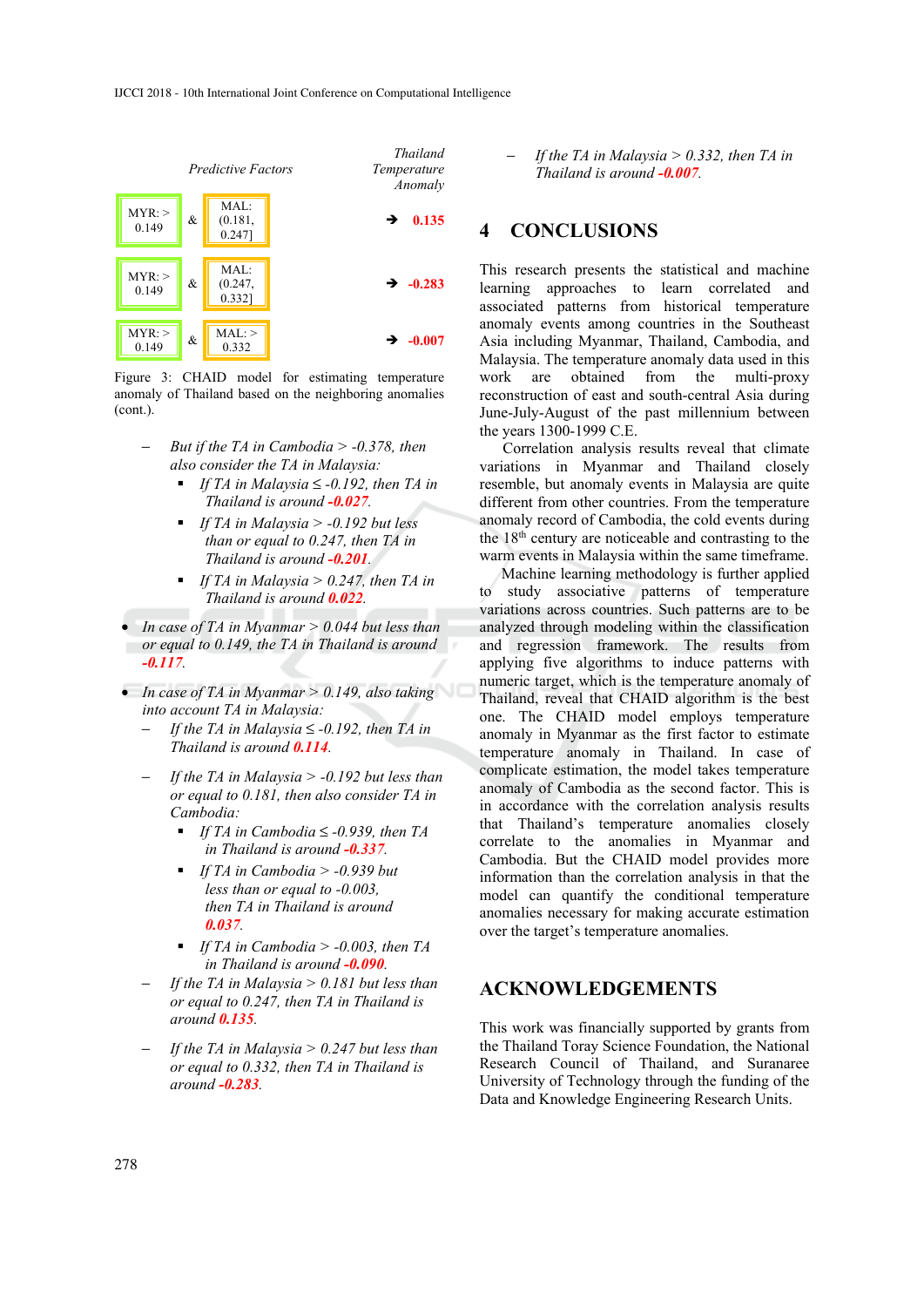### **REFERENCES**

- Cai, Q., Liu, Y., Duan, B., Sun, C., 2018. Regional difference of the start time of recent warming in Eastern China: prompted by a 165-year temperature record deduced from tree rings in the Dabie Mountains. *Climate Dynamics*, vol. 50, pp. 2157– 2168.
- Comiso, J.C., Gersten, R.A., Stock, L.V., Turner, J., Perez, G.J., Cho, K. 2017. Positive trend in the Antarctic sea ice cover and associated changes in surface temperature. *Journal of Climate*, vol. 30, pp. 2251– 2267.
- Cowtan, K., Way, R.G., 2014. Coverage bias in the HadCRUT4 temperature series and its impact on recent temperature trends. *Quarterly Journal of the Royal Meteorological Society*, vol. 140, pp. 1935– 1944.
- Dodd, E.M.A., Merchant, C.J., Rayner, N.A., Morice, C.P., 2015. An investigation into the impact of using various techniques to estimate Arctic surface air temperature anomalies. *Journal of Climate*, vol. 28, article 21.
- Donat, M.G., Sillmann, J., 2014. Consistency of temperature and precipitation extremes across various global gridded in situ and reanalysis datasets. *Journal of Climate*, vol. 27, article 17.
- Dong, B., Dai, A., 2015. The influence of the interdecadal Pacific oscillation on temperature and precipitation over the globe. *Climate Dynamics*, vol. 45, pp. 2667– 2681.
- England, M.H., McGregor, S., Spence, P., Meehl, G.A., Timmermann, A., Cai, W., Gupta, A.S., McPhaden, M.J., Purich, A., Santoso, A., 2014. Recent intensification of wind-driven circulation in the Pacific and the ongoing warming hiatus. *Nature Climate Change*, vol. 4, pp. 222–227.
- Francis, J.A., Vavrus, S.J., 2015. Evidence for a wavier jet stream in response to rapid Arctic warming. Environmental *Research Letters*, vol. 10, article 014005.
- Fujiwara, M., Hibino, T., Mehta, S.K., Gray, L., Mitchell, D., Anstey, J., 2015. Global temperature response to the major volcanic eruptions in multiple reanalysis datasets. *Atmospheric Chemistry and Physics Discussions*, vol. 15, pp. 13315–13346.
- Hartmann, D.L., 2015. Pacific sea surface temperature and the winter of 2014. *Geophysical Research Letters*, vol. 42, pp. 1894–1902.
- Horton, D.E., Johnson, N.C., Singh, D., Swain, D.L., Rajaratnam, B., Diffenbaugh, N.S., 2015. Contribution of changes in atmospheric circulation patterns to extreme temperature trends. *Nature*, vol. 522, pp. 465– 469.
- Jolly, W.M., Cochrane, M.A., Freeborn, P.H., Holden, Z.A., Brown, T.J., Williamson, G.J., Bowman, D.M.J.S., 2015. Climate-induced variations in global wildfire danger from 1979 to 2013. *Nature Communications*, vol. 6.
- Kass, G.V., 1980. An exploratory technique for investigating large quantities of categorical data. *Applied Statistics*, vol. 29, no. 2, pp. 119–127.
- Kern, Z., Németh, A., Horoszné Gulyás, M., Popa, I., Levanič, T., Hatvani, I.G., 2016. Natural proxy records of temperature- and hydroclimate variability with annual resolution from the Northern Balkan– Carpathian region for the past millennium – Review  $\&$ recalibration. *Quaternary International*, vol. 415, pp. 109–125.
- Kobayashi, S., Ota, Y., Harada, Y., Ebita, A., Moriya, M., Onoda, H., Onogi, K., Kamahori, H., Kobayashi, C., Endo, H., Miyaoka, K., Takahashi, K., 2015. The JRA-55 reanalysis: General specifications and basic characteristics. *Journal of the Meteorological Society of Japan*, Ser. II, vol. 93, pp. 5–48.
- Kretschmer, M., Coumou, D., Agel, L., Barlow, M., Tziperman, E., Cohen, J., 2018. More-persistent weak stratospheric polar vortex states linked to cold extremes. *Bulletin of the American Meteorological Society*, vol. 99, pp. 49–60.
- Li, J., Kong, L., Yang, H., Wang, Q., Yang, X., Shen, J., Zhao, C., 2017. Temperature variations since 1750 CE inferred from an alpine lake in the southeastern margin of the Tibetan Plateau. *Quaternary International*, vol. 436, pp. 37–44.
- Liu, Y., Key, J.R., 2016. Assessment of Arctic cloud cover anomalies in atmospheric reanalysis products using satellite data. *Journal of Climate*, vol. 29, pp, 6065– 6083.
- Liu, Z., Jian, Z., Yoshimura, K., Buenning, N.H., Poulsen, C.J., Bowen, G.J., 2015. Recent contrasting winter temperature changes over North America linked to enhanced positive Pacific-North American pattern. *Geophysical Research Letters*, vol. 42, pp. 7750–7757.
- McColl, J.L., 2016. Climate variability of the last 1000 years in the NW Pacific: high resolution, multibiomarker records from Lake Toyoni. *PhD Thesis*, University of Glasgow, U.K., available at http://theses.gla.ac.uk/7793
- Randel, W.J., Wu, F., 2015. Variability of zonal mean tropical temperatures derived from a decade of GPS radio occultation data. *Journal of the Atmospheric Sciences*, vol. 72, pp. 1261–1275.
- Saha, S., Moorthi, S., Wu, X., Wang, J., Nadiga, S., Tripp, P., Behringer, D., Hou, Y.-T., Chuang, H., Iredell, M., Ek, M., Meng, J., Yang, R., Mendez, M.P., van den Dool, H., Zhang, Q., Wang, W., Chen, M., Becker, E., 2014. The NCEP climate forecast system version 2. *Journal of Climate*, vol. 27, pp. 2185–2208.
- Sánchez-Benítez, A., García-Herrera, R., Barriopedro, D., Sousa, P.M., Trigo, R.M., 2018. June 2017: The earliest European summer mega-heatwave of reanalysis period. *Geophysical Research Letters*, vol. 45, pp. 1955–1962.
- Seidel, D.J., Li, J., Mears, C., Moradi, I., Nash, J., Randel, W.J., Saunders, R., Thompson, D.W.J., Zou, C.-Z., 2016. Stratospheric temperature changes during the satellite era. *Journal of Geophysical Research: Atmospheres*, vol. 121, pp. 664–681.